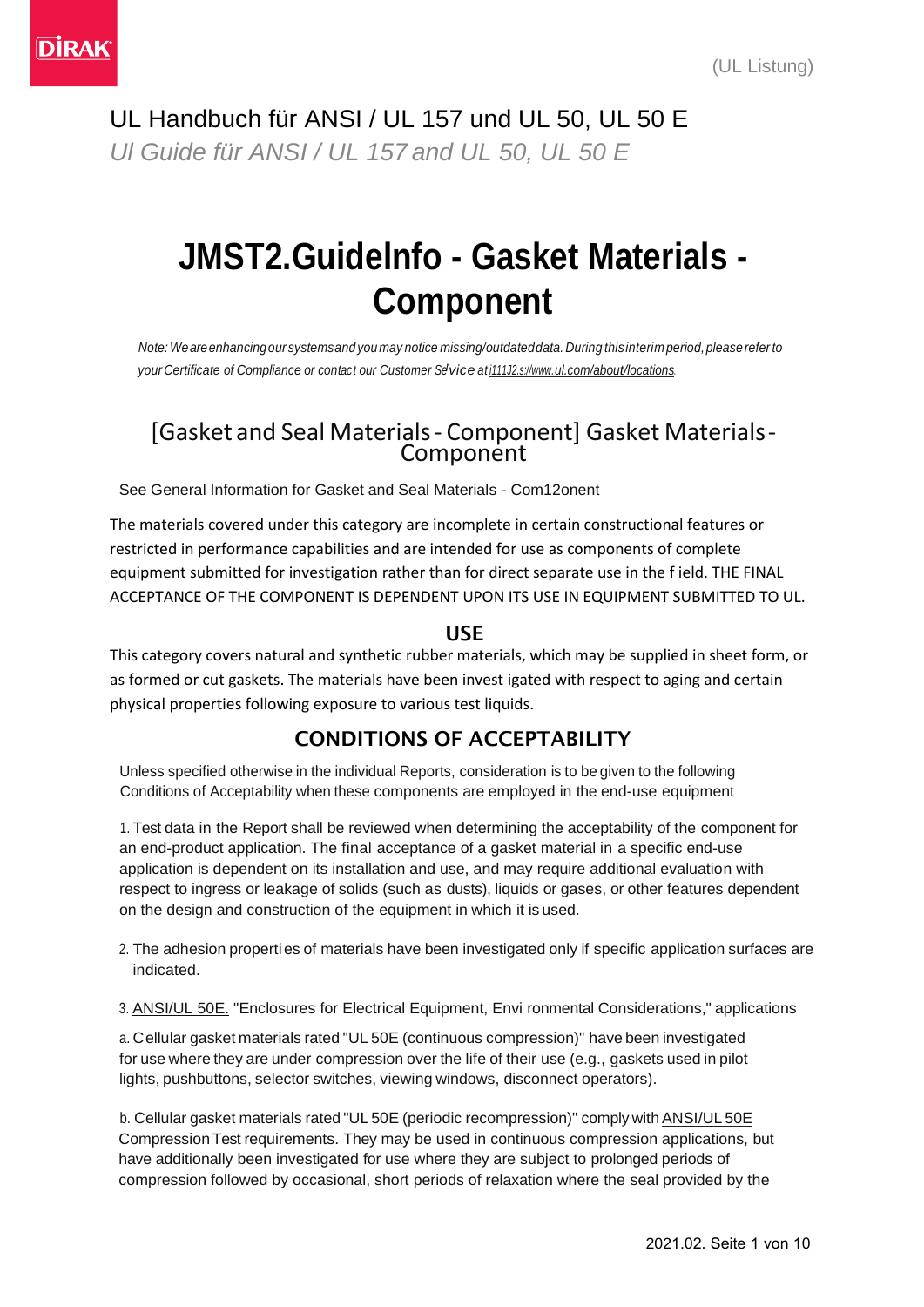## UL Handbuch für ANSI / UL 157 und UL 50, UL 50 E *Ul Guide für ANSI / UL 157 and UL 50, UL 50 E*

gasket may be broken during the life of the application and, after each such occurrence, the gasket is expected to provide the same seal when recompressed (e.g., gaskets used as the sealing means in the perimeter of doors and covers).

c. Solid (noncellular) gasket materials rated "UL 50E" are considered suitable for either continuous compression or periodic recompression applications.

3. Gasket materials indicated as suitable for use with gasoline/ethanol blends with ethanol content greater than 15% are rated for static applications or dynamic applications, or both.

a. **Static applications** - Products rated for static applications have been investigated for use where they are not subject to mechanical movement or applied forces other than compression forces applied during installation, after which the gasket or seal is held in place during normal use conditions, as defined in the specific end-use standard.

b. **Dynamic applications** - Products rated for dynamic applications have been investigated for use where they are subject to mechanical movement or other appliedforces that result in movement or flexing under normal use conditions, as defined in the specific end-usestandard.

4. For products indicated as suitable for specific end-use applications involving fuels, the products shall be used with fuels forrnulated in accordance with 40CFR8, 0"Regulation of Fuels and Fuel Additives," and the following:

a. gasoline formulated in accordance with ANSI/ASTM D4814, "Standard Specification for Automotive Spark- l gnition Engine Fuel"

b. gasoline/ethanolblends at levels designated as "gasohol" (E10) or less formulated in accordance with ANSI/ASTM D4814, when blended with denatured fuel ethanol formulated in accordance with ANSI/ASTM D4806, "Standard Specification for Denat ured Fuel Ethanol for Blendi ng with Gasolines for Use as Automotive Spark-lgnition Engine Fuel"

b.gasoline/ethanol blends at levels designated greater than 10%ethanol (E10) forrnulated in accordance with ANSI/ASTM D5798, "Standard Specification for Ethanol Fuel Blends for Flexible Fuel Automotive Spark-lgnition Engines"

- c.diesel fuel fo rmulated in accordance with ANSI/ASTM D975, "Standard Specification for Diesel Fuel Oils"
- d.kerosene formulated in accordance with ANSI/ASTM D3699, "Standard Specification for Kerosine"
- e.fuel oil (heating fuel) formulated in accordance with ANSI/ ASTM D396, "Standard Specification for Fuel Oils"

Unless otherwise specified in the individual Recognitions, suitability of use with

biofuels has not been determined. Additional Conditions of Acceptability may be

included in the Report available from the manufacturer.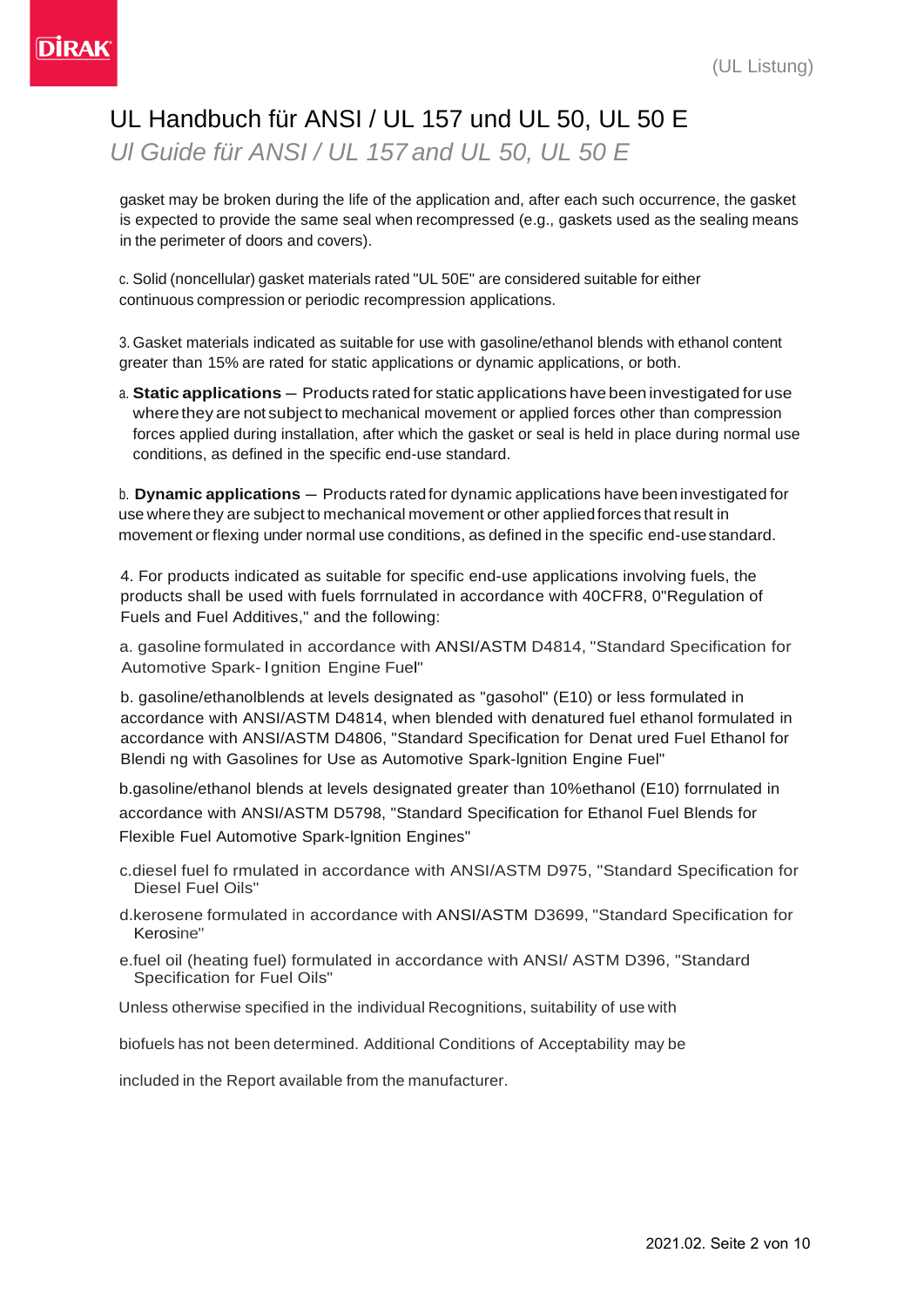## UL Handbuch für ANSI / UL 157 und UL 50, UL 50 E

*Ul Guide für ANSI / UL 157 and UL 50, UL 50 E*

### **REQUIREMENTS**

The basic standard used to investigate products in this category is ANSI/UL 157. "Gaskets and Seals." Products in this category are not required to comply with the full property profile test requirements specified in ANSI/UL 157. Where the individual Recognitions indicate compliance with a specific UL end-product standard, the test parameters, such as exposure time andtemperature, used to investigate the product may differ from those specified in ANSI/UL 157.

In addition, one or more of the following may be used:

AN SI/UL 48. "Electric Signs"

ANSI/UL 50, "Enclosures for Electrical Equipm ent, Non -Environm ental Considerations"

ANSI/UL 50E, "Enclosures for Electrical Equipment, Environm ental Considerations"

ANSI/UL 484, "Room Air Conditioners"

ANSI/UL 508, "l ndustrial Control Equi pment"

UL 984. "Hermetic Refrigerant Motor-Compressors"

ANSI/ UL 1598. "Luminaires"

ANSI/UL 1995. "Heating and Cooling Equipment"

Products suitable for use with gasoline/ethanol blends with ethanol content greater than a maximum of 15% (E10), including E25 (nomi nall y 75% gasoline/25% ethanol) and E85 (nominally 15% gasoline/85% ethanol) are additionally investigated to ANSI/UL 87A."Power-Operated Dispensing Devices for Gasoline and Gasoline/Ethanol Blends with Nominal Ethanol Concentrations up to 85 Percent (EO - E85)."

#### \*\*\*\*\*\*\*\*\*\*\*\*\*\*\*\*\*\*\*\*\*\*\*\*\*

UL, in performing its functions in accordance with its objectives, does not assume or undertake to discharge any responsibility of the manufacturer or any other party. UL shall not incur any obligation or liability for any loss, expense or damages, including incidental or consequential damages, arising out of or in connection with the use, interpretation of, or reliance upon this Guide Information.

#### Last UJ2dat ed on 2013-09-04

The appearance of a company's name or product in this database does not in itself assure that products so identified have been manufactured under UL's Follow-Up Service. Only those products bearing the UL Mark should be considered tobe Certified and covered under UL's Follow-Up Service. Always look for the Mark on the product.

UL permits the reproduction of the material contained in the Online Certification Directory subject to the following conditions: 1. The Guide Information, Assemblies, Constructions, Designs, Systems, and/or Certifications (files) must be presented in their entirety and in a nonmisleading manner, without any manipulation of the data (or drawings). 2. The statement "Reprinted from the Online Certifications Directory with permission from UL" must appear adjacent to the extracted material. In addition, the reprinted material must include a copyright notice in the following format: "© 2021 UL LLC"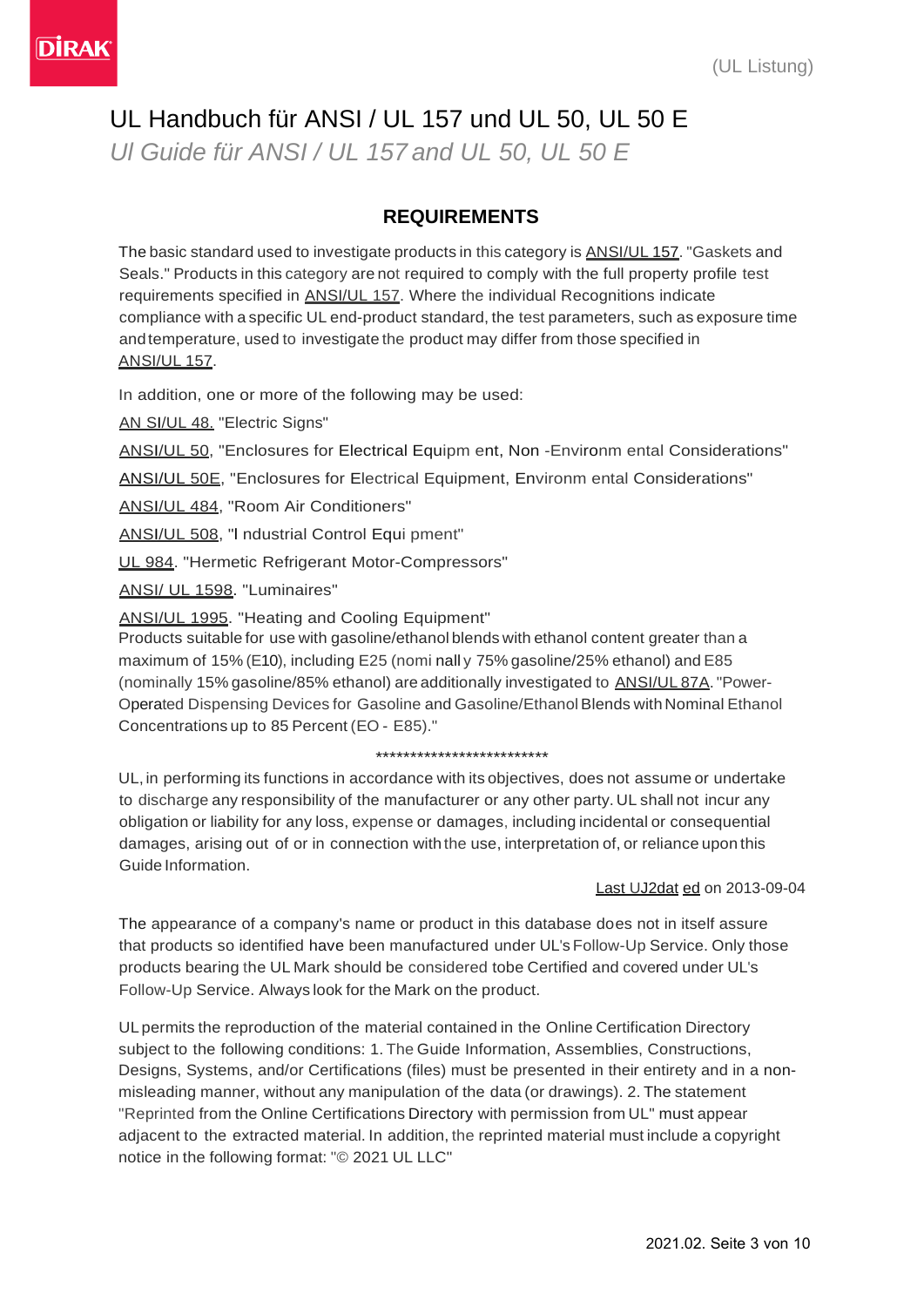## UL Product iQ<sup>™</sup>



## JMST2.MH27822 - GASKET MATERIALS - COMPONENT

## Gasket Materials - Component

See General Information for Gasket Materials - Component

#### **DIRAK INC** MH27822

22560 GLENN DR STE 105 STERLING, VA 20164-4440 USA

**Compound No. End-Use Application(s)**

| <b>EPDM</b> material                   |                                                                                                                                                                                                 |
|----------------------------------------|-------------------------------------------------------------------------------------------------------------------------------------------------------------------------------------------------|
| 369-8888.AF-E3371                      | Investigated to UL 50 and UL 50E, Continuous Compression and<br>Periodic Recompression, enclosure types: 2, 3, 3R, 3S, 3X, 3RX, 3SX, 4,<br>4X, 5, 6, and 6P. Also investigated to: ANSI/UL 508. |
| <b>NBR</b> materials                   |                                                                                                                                                                                                 |
| 209-0223.00-00000                      | Suitable for use with LP-Gas. Also investigated to: UL 157. Manufactured<br>Gas or Natural Gas (Code F) only.                                                                                   |
| 209-2201                               | Suitable for use with LP-Gas. Also investigated to: UL 157. Manufactured<br>Gas or Natural Gas (Code F) only.                                                                                   |
| Synthetic rubber EPDM gasket materials |                                                                                                                                                                                                 |
| 209-0118                               | Investigated to UL 50 and UL 50E, Continuous Compression and<br>Periodic Recompression, enclosure types: 2, 3, 3R, 3S, 3X, 3RX, 3SX, 4,<br>4X, 5, 6, and 6P.                                    |
| 209-0120                               | Investigated to UL 50 and UL 50E, Continuous Compression and<br>Periodic Recompression, enclosure types: 2, 3, 3R, 3S, 3X, 3RX, 3SX, 4,<br>4X, 5, 6, and 6P.                                    |
| 209-0122                               | Investigated to UL 50 and UL 50E, Continuous Compression and<br>Periodic Recompression, enclosure types: 2, 3, 3R, 3S, 3X, 3RX, 3SX, 4,<br>4X, 5, 6, and 6P.                                    |
| 209-0124                               | Investigated to UL 50 and UL 50E, Continuous Compression and<br>Periodic Recompression, enclosure types: 2, 3, 3R, 3S, 3X, 3RX, 3SX, 4,<br>4X, 5, 6, and 6P.                                    |
| 209-0126                               | Investigated to UL 50 and UL 50E, Continuous Compression and<br>Periodic Recompression, enclosure types: 2, 3, 3R, 3S, 3X, 3RX, 3SX, 4,<br>4X, 5, 6, and 6P.                                    |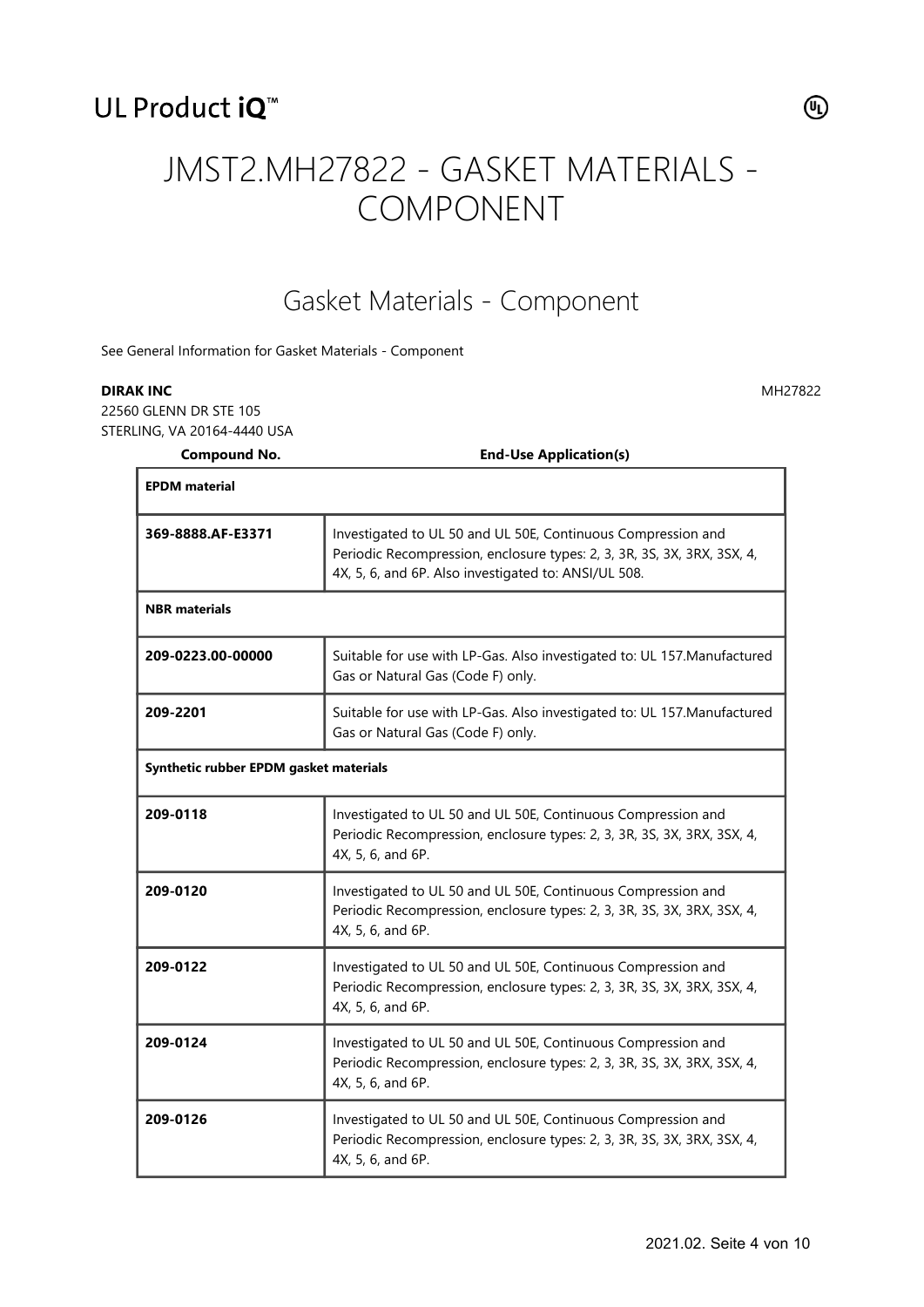| 209-0128    | Investigated to UL 50 and UL 50E, Continuous Compression and<br>Periodic Recompression, enclosure types: 2, 3, 3R, 3S, 3X, 3RX, 3SX, 4,<br>4X, 5, 6, and 6P. |
|-------------|--------------------------------------------------------------------------------------------------------------------------------------------------------------|
| 209-0201    | Investigated to UL 50 and UL 50E, Continuous Compression and<br>Periodic Recompression, enclosure types: 2, 3, 3R, 3S, 3X, 3RX, 3SX, 4,<br>4X, 5, 6, and 6P. |
| 209-0201.1A | Investigated to UL 50 and UL 50E, Continuous Compression and<br>Periodic Recompression, enclosure types: 2, 3, 3R, 3S, 3X, 3RX, 3SX, 4,<br>4X, 5, 6, and 6P. |
| 209-0202    | Investigated to UL 50 and UL 50E, Continuous Compression and<br>Periodic Recompression, enclosure types: 2, 3, 3R, 3S, 3X, 3RX, 3SX, 4,<br>4X, 5, 6, and 6P. |
| 209-0202.1A | Investigated to UL 50 and UL 50E, Continuous Compression and<br>Periodic Recompression, enclosure types: 2, 3, 3R, 3S, 3X, 3RX, 3SX, 4,<br>4X, 5, 6, and 6P. |
| 209-0203    | Investigated to UL 50 and UL 50E, Continuous Compression and<br>Periodic Recompression, enclosure types: 2, 3, 3R, 3S, 3X, 3RX, 3SX, 4,<br>4X, 5, 6, and 6P. |
| 209-0204    | Investigated to UL 50 and UL 50E, Continuous Compression and<br>Periodic Recompression, enclosure types: 2, 3, 3R, 3S, 3X, 3RX, 3SX, 4,<br>4X, 5, 6, and 6P. |
| 209-0205.1A | Investigated to UL 50 and UL 50E, Continuous Compression and<br>Periodic Recompression, enclosure types: 2, 3, 3R, 3S, 3X, 3RX, 3SX, 4,<br>4X, 5, 6, and 6P. |
| 209-0206    | Investigated to UL 50 and UL 50E, Continuous Compression and<br>Periodic Recompression, enclosure types: 2, 3, 3R, 3S, 3X, 3RX, 3SX, 4,<br>4X, 5, 6, and 6P. |
| 209-0206.1A | Investigated to UL 50 and UL 50E, Continuous Compression and<br>Periodic Recompression, enclosure types: 2, 3, 3R, 3S, 3X, 3RX, 3SX, 4,<br>4X, 5, 6, and 6P. |
| 209-0211    | Investigated to UL 50 and UL 50E, Continuous Compression and<br>Periodic Recompression, enclosure types: 2, 3, 3R, 3S, 3X, 3RX, 3SX, 4,<br>4X, 5, 6, and 6P. |
| 209-0212    | Investigated to UL 50 and UL 50E, Continuous Compression and<br>Periodic Recompression, enclosure types: 2, 3, 3R, 3S, 3X, 3RX, 3SX, 4,<br>4X, 5, 6, and 6P. |
| 209-0213    | Investigated to UL 50 and UL 50E, Continuous Compression and<br>Periodic Recompression, enclosure types: 2, 3, 3R, 3S, 3X, 3RX, 3SX, 4,<br>4X, 5, 6, and 6P. |
| 209-0214    | Investigated to UL 50 and UL 50E, Continuous Compression and<br>Periodic Recompression, enclosure types: 2, 3, 3R, 3S, 3X, 3RX, 3SX, 4,<br>4X, 5, 6, and 6P. |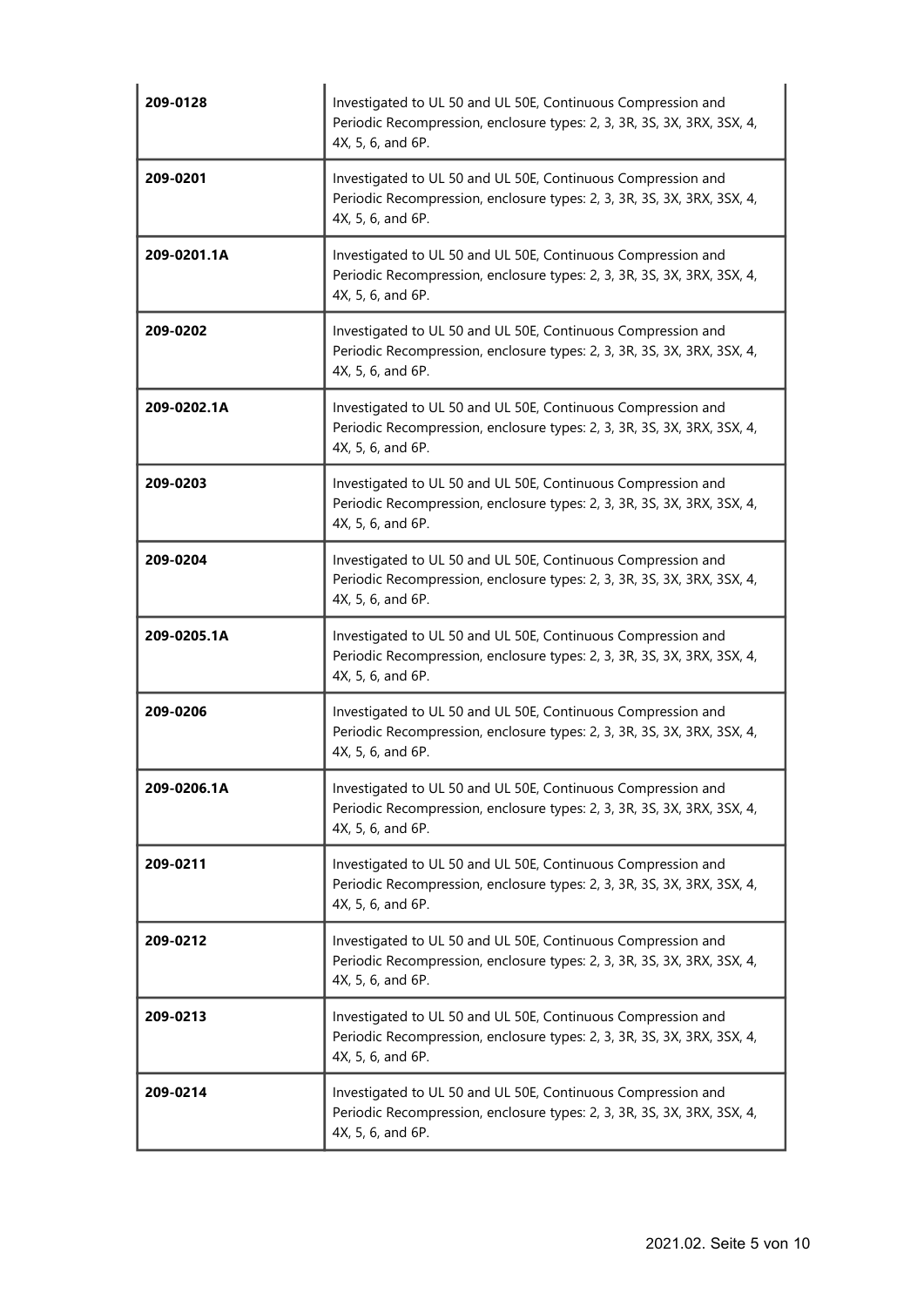| 209-0215 | Investigated to UL 50 and UL 50E, Continuous Compression and<br>Periodic Recompression, enclosure types: 2, 3, 3R, 3S, 3X, 3RX, 3SX, 4,<br>4X, 5, 6, and 6P. |
|----------|--------------------------------------------------------------------------------------------------------------------------------------------------------------|
| 209-0216 | Investigated to UL 50 and UL 50E, Continuous Compression and<br>Periodic Recompression, enclosure types: 2, 3, 3R, 3S, 3X, 3RX, 3SX, 4,<br>4X, 5, 6, and 6P. |
| 209-0217 | Investigated to UL 50 and UL 50E, Continuous Compression and<br>Periodic Recompression, enclosure types: 2, 3, 3R, 3S, 3X, 3RX, 3SX, 4,<br>4X, 5, 6, and 6P. |
| 209-0218 | Investigated to UL 50 and UL 50E, Continuous Compression and<br>Periodic Recompression, enclosure types: 2, 3, 3R, 3S, 3X, 3RX, 3SX, 4,<br>4X, 5, 6, and 6P. |
| 209-0219 | Investigated to UL 50 and UL 50E, Continuous Compression and<br>Periodic Recompression, enclosure types: 2, 3, 3R, 3S, 3X, 3RX, 3SX, 4,<br>4X, 5, 6, and 6P. |
| 209-0220 | Investigated to UL 50 and UL 50E, Continuous Compression and<br>Periodic Recompression, enclosure types: 2, 3, 3R, 3S, 3X, 3RX, 3SX, 4,<br>4X, 5, 6, and 6P. |
| 209-0221 | Investigated to UL 50 and UL 50E, Continuous Compression and<br>Periodic Recompression, enclosure types: 2, 3, 3R, 3S, 3X, 3RX, 3SX, 4,<br>4X, 5, 6, and 6P. |
| 209-0222 | Investigated to UL 50 and UL 50E, Continuous Compression and<br>Periodic Recompression, enclosure types: 2, 3, 3R, 3S, 3X, 3RX, 3SX, 4,<br>4X, 5, 6, and 6P. |
| 209-0226 | Investigated to UL 50 and UL 50E, Continuous Compression and<br>Periodic Recompression, enclosure types: 2, 3, 3R, 3S, 3X, 3RX, 3SX, 4,<br>4X, 5, 6, and 6P. |
| 209-0227 | Investigated to UL 50 and UL 50E, Continuous Compression and<br>Periodic Recompression, enclosure types: 2, 3, 3R, 3S, 3X, 3RX, 3SX, 4,<br>4X, 5, 6, and 6P. |
| 209-0228 | Investigated to UL 50 and UL 50E, Continuous Compression and<br>Periodic Recompression, enclosure types: 2, 3, 3R, 3S, 3X, 3RX, 3SX, 4,<br>4X, 5, 6, and 6P. |
| 209-0229 | Investigated to UL 50 and UL 50E, Continuous Compression and<br>Periodic Recompression, enclosure types: 2, 3, 3R, 3S, 3X, 3RX, 3SX, 4,<br>4X, 5, 6, and 6P. |
| 209-0230 | Investigated to UL 50 and UL 50E, Continuous Compression and<br>Periodic Recompression, enclosure types: 2, 3, 3R, 3S, 3X, 3RX, 3SX, 4,<br>4X, 5, 6, and 6P. |
| 209-0237 | Investigated to UL 50 and UL 50E, Continuous Compression and<br>Periodic Recompression, enclosure types: 2, 3, 3R, 3S, 3X, 3RX, 3SX, 4,<br>4X, 5, 6, and 6P. |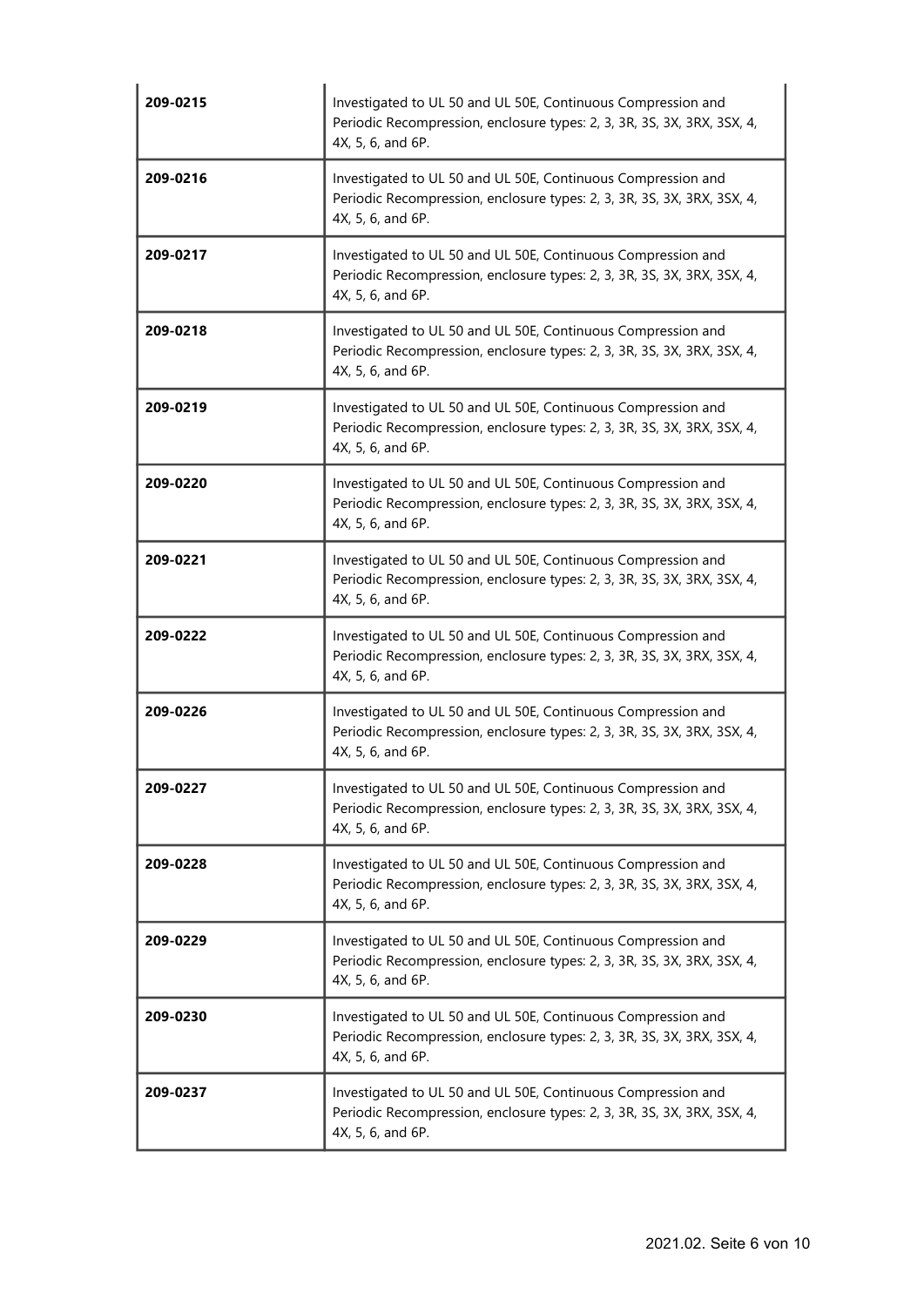| 209-0238 | Investigated to UL 50 and UL 50E, Continuous Compression and<br>Periodic Recompression, enclosure types: 2, 3, 3R, 3S, 3X, 3RX, 3SX, 4,<br>4X, 5, 6, and 6P. |
|----------|--------------------------------------------------------------------------------------------------------------------------------------------------------------|
| 209-0239 | Investigated to UL 50 and UL 50E, Continuous Compression and<br>Periodic Recompression, enclosure types: 2, 3, 3R, 3S, 3X, 3RX, 3SX, 4,<br>4X, 5, 6, and 6P. |
| 209-0240 | Investigated to UL 50 and UL 50E, Continuous Compression and<br>Periodic Recompression, enclosure types: 2, 3, 3R, 3S, 3X, 3RX, 3SX, 4,<br>4X, 5, 6, and 6P. |
| 209-0241 | Investigated to UL 50 and UL 50E, Continuous Compression and<br>Periodic Recompression, enclosure types: 2, 3, 3R, 3S, 3X, 3RX, 3SX, 4,<br>4X, 5, 6, and 6P. |
| 209-0301 | Investigated to UL 50 and UL 50E, Continuous Compression and<br>Periodic Recompression, enclosure types: 2, 3, 3R, 3S, 3X, 3RX, 3SX, 4,<br>4X, 5, 6, and 6P. |
| 209-0302 | Investigated to UL 50 and UL 50E, Continuous Compression and<br>Periodic Recompression, enclosure types: 2, 3, 3R, 3S, 3X, 3RX, 3SX, 4,<br>4X, 5, 6, and 6P. |
| 209-0401 | Investigated to UL 50 and UL 50E, Continuous Compression and<br>Periodic Recompression, enclosure types: 2, 3, 3R, 3S, 3X, 3RX, 3SX, 4,<br>4X, 5, 6, and 6P. |
| 209-0402 | Investigated to UL 50 and UL 50E, Continuous Compression and<br>Periodic Recompression, enclosure types: 2, 3, 3R, 3S, 3X, 3RX, 3SX, 4,<br>4X, 5, 6, and 6P. |
| 209-0501 | Investigated to UL 50 and UL 50E, Continuous Compression and<br>Periodic Recompression, enclosure types: 2, 3, 3R, 3S, 3X, 3RX, 3SX, 4,<br>4X, 5, 6, and 6P. |
| 209-0502 | Investigated to UL 50 and UL 50E, Continuous Compression and<br>Periodic Recompression, enclosure types: 2, 3, 3R, 3S, 3X, 3RX, 3SX, 4,<br>4X, 5, 6, and 6P. |
| 209-0503 | Investigated to UL 50 and UL 50E, Continuous Compression and<br>Periodic Recompression, enclosure types: 2, 3, 3R, 3S, 3X, 3RX, 3SX, 4,<br>4X, 5, 6, and 6P. |
| 209-0504 | Investigated to UL 50 and UL 50E, Continuous Compression and<br>Periodic Recompression, enclosure types: 2, 3, 3R, 3S, 3X, 3RX, 3SX, 4,<br>4X, 5, 6, and 6P. |
| 209-0508 | Investigated to UL 50 and UL 50E, Continuous Compression and<br>Periodic Recompression, enclosure types: 2, 3, 3R, 3S, 3X, 3RX, 3SX, 4,<br>4X, 5, 6, and 6P. |
| 209-0509 | Investigated to UL 50 and UL 50E, Continuous Compression and<br>Periodic Recompression, enclosure types: 2, 3, 3R, 3S, 3X, 3RX, 3SX, 4,<br>4X, 5, 6, and 6P. |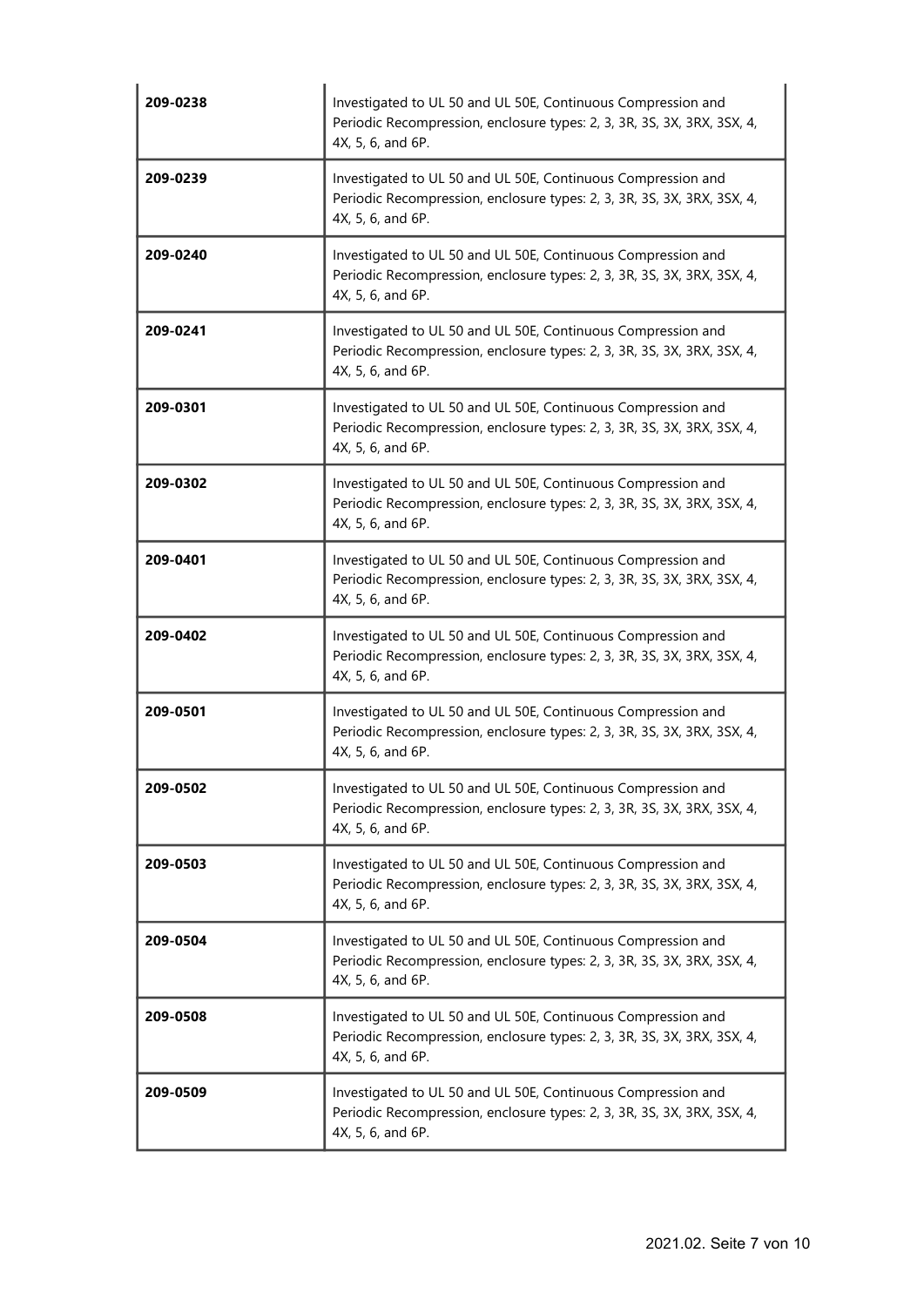| 209-0510 | Investigated to UL 50 and UL 50E, Continuous Compression and<br>Periodic Recompression, enclosure types: 2, 3, 3R, 3S, 3X, 3RX, 3SX, 4,<br>4X, 5, 6, and 6P. |
|----------|--------------------------------------------------------------------------------------------------------------------------------------------------------------|
| 209-0511 | Investigated to UL 50 and UL 50E, Continuous Compression and<br>Periodic Recompression, enclosure types: 2, 3, 3R, 3S, 3X, 3RX, 3SX, 4,<br>4X, 5, 6, and 6P. |
| 209-0512 | Investigated to UL 50 and UL 50E, Continuous Compression and<br>Periodic Recompression, enclosure types: 2, 3, 3R, 3S, 3X, 3RX, 3SX, 4,<br>4X, 5, 6, and 6P. |
| 209-0513 | Investigated to UL 50 and UL 50E, Continuous Compression and<br>Periodic Recompression, enclosure types: 2, 3, 3R, 3S, 3X, 3RX, 3SX, 4,<br>4X, 5, 6, and 6P. |
| 209-0514 | Investigated to UL 50 and UL 50E, Continuous Compression and<br>Periodic Recompression, enclosure types: 2, 3, 3R, 3S, 3X, 3RX, 3SX, 4,<br>4X, 5, 6, and 6P. |
| 209-0515 | Investigated to UL 50 and UL 50E, Continuous Compression and<br>Periodic Recompression, enclosure types: 2, 3, 3R, 3S, 3X, 3RX, 3SX, 4,<br>4X, 5, 6, and 6P. |
| 209-0516 | Investigated to UL 50 and UL 50E, Continuous Compression and<br>Periodic Recompression, enclosure types: 2, 3, 3R, 3S, 3X, 3RX, 3SX, 4,<br>4X, 5, 6, and 6P. |
| 209-0517 | Investigated to UL 50 and UL 50E, Continuous Compression and<br>Periodic Recompression, enclosure types: 2, 3, 3R, 3S, 3X, 3RX, 3SX, 4,<br>4X, 5, 6, and 6P. |
| 209-0518 | Investigated to UL 50 and UL 50E, Continuous Compression and<br>Periodic Recompression, enclosure types: 2, 3, 3R, 3S, 3X, 3RX, 3SX, 4,<br>4X, 5, 6, and 6P. |
| 209-0519 | Investigated to UL 50 and UL 50E, Continuous Compression and<br>Periodic Recompression, enclosure types: 2, 3, 3R, 3S, 3X, 3RX, 3SX, 4,<br>4X, 5, 6, and 6P. |
| 209-0520 | Investigated to UL 50 and UL 50E, Continuous Compression and<br>Periodic Recompression, enclosure types: 2, 3, 3R, 3S, 3X, 3RX, 3SX, 4,<br>4X, 5, 6, and 6P. |
| 209-0521 | Investigated to UL 50 and UL 50E, Continuous Compression and<br>Periodic Recompression, enclosure types: 2, 3, 3R, 3S, 3X, 3RX, 3SX, 4,<br>4X, 5, 6, and 6P. |
| 209-0522 | Investigated to UL 50 and UL 50E, Continuous Compression and<br>Periodic Recompression, enclosure types: 2, 3, 3R, 3S, 3X, 3RX, 3SX, 4,<br>4X, 5, 6, and 6P. |
| 209-0523 | Investigated to UL 50 and UL 50E, Continuous Compression and<br>Periodic Recompression, enclosure types: 2, 3, 3R, 3S, 3X, 3RX, 3SX, 4,<br>4X, 5, 6, and 6P. |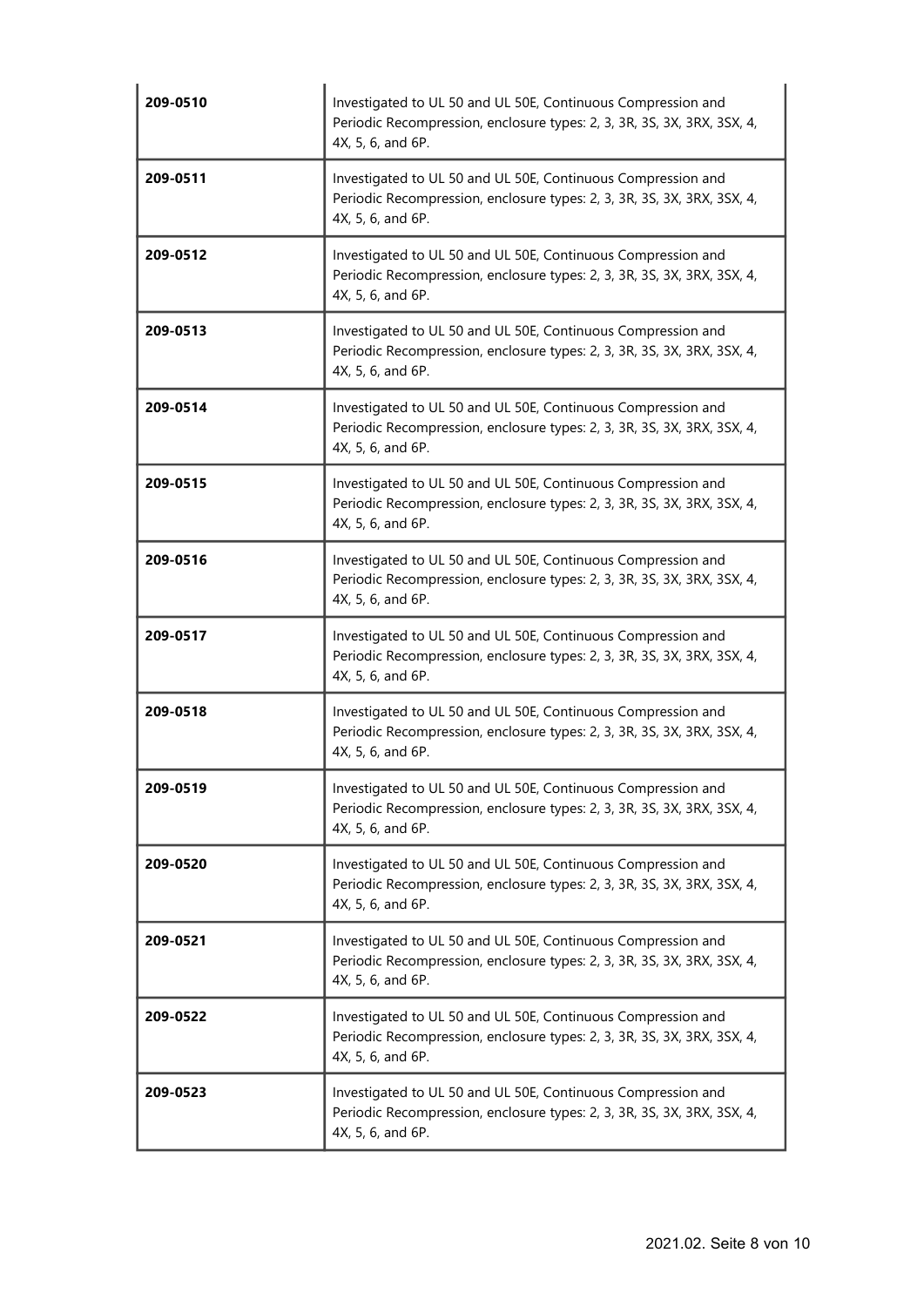| 209-0524          | Investigated to UL 50 and UL 50E, Continuous Compression and<br>Periodic Recompression, enclosure types: 2, 3, 3R, 3S, 3X, 3RX, 3SX, 4,<br>4X, 5, 6, and 6P. |
|-------------------|--------------------------------------------------------------------------------------------------------------------------------------------------------------|
| 209-0525          | Investigated to UL 50 and UL 50E, Continuous Compression and<br>Periodic Recompression, enclosure types: 2, 3, 3R, 3S, 3X, 3RX, 3SX, 4,<br>4X, 5, 6, and 6P. |
| 209-0601          | Investigated to UL 50 and UL 50E, Continuous Compression and<br>Periodic Recompression, enclosure types: 2, 3, 3R, 3S, 3X, 3RX, 3SX, 4,<br>4X, 5, 6, and 6P. |
| 209-0602          | Investigated to UL 50 and UL 50E, Continuous and Periodic<br>Recompression, enclosure types: 2, 3, 3R, 3S, 3X, 3RX, 3SX, 4, 4X, 5, 6,<br>and 6P.             |
| 209-0704          | Investigated to UL 50 and UL 50E, Continuous Compression and<br>Periodic Recompression, enclosure types: 2, 3, 3R, 3S, 3X, 3RX, 3SX, 4,<br>4X, 5, 6, and 6P. |
| 209-0710          | Investigated to UL 50 and UL 50E, Continuous Compression and<br>Periodic Recompression, enclosure types: 2, 3, 3R, 3S, 3X, 3RX, 3SX, 4,<br>4X, 5, 6, and 6P. |
| 209-0712          | Investigated to UL 50 and UL 50E, Continuous Compression and<br>Periodic Recompression, enclosure types: 2, 3, 3R, 3S, 3X, 3RX, 3SX, 4,<br>4X, 5, 6, and 6P. |
| 209-0713          | Investigated to UL 50 and UL 50E, Continuous Compression and<br>Periodic Recompression, enclosure types: 2, 3, 3R, 3S, 3X, 3RX, 3SX, 4,<br>4X, 5, 6, and 6P. |
| 209-0824          | Investigated to UL 50 and UL 50E, Continuous Compression and<br>Periodic Recompression, enclosure types: 2, 3, 3R, 3S, 3X, 3RX, 3SX, 4,<br>4X, 5, 6, and 6P. |
| 209-0825          | Investigated to UL 50 and UL 50E, Continuous Compression and<br>Periodic Recompression, enclosure types: 2, 3, 3R, 3S, 3X, 3RX, 3SX, 4,<br>4X, 5, 6, and 6P. |
| 209-0826          | Investigated to UL 50 and UL 50E, Continuous Compression and<br>Periodic Recompression, enclosure types: 2, 3, 3R, 3S, 3X, 3RX, 3SX, 4,<br>4X, 5, 6, and 6P. |
| 209-1203          | Investigated to UL 50 and UL 50E, Continuous Compression and<br>Periodic Recompression, enclosure types: 2, 3, 3R, 3S, 3X, 3RX, 3SX, 4,<br>4X, 5, 6, and 6P. |
| 209-1204          | Investigated to UL 50 and UL 50E, Continuous Compression and<br>Periodic Recompression, enclosure types: 2, 3, 3R, 3S, 3X, 3RX, 3SX, 4,<br>4X, 5, 6, and 6P. |
| 209-1301.00-L2006 | Investigated to UL 50 and UL 50E, Continuous Compression and<br>Periodic Recompression, enclosure types: 2, 3, 3R, 3S, 3X, 3RX, 3SX, 4,<br>4X, 5, 6, and 6P. |